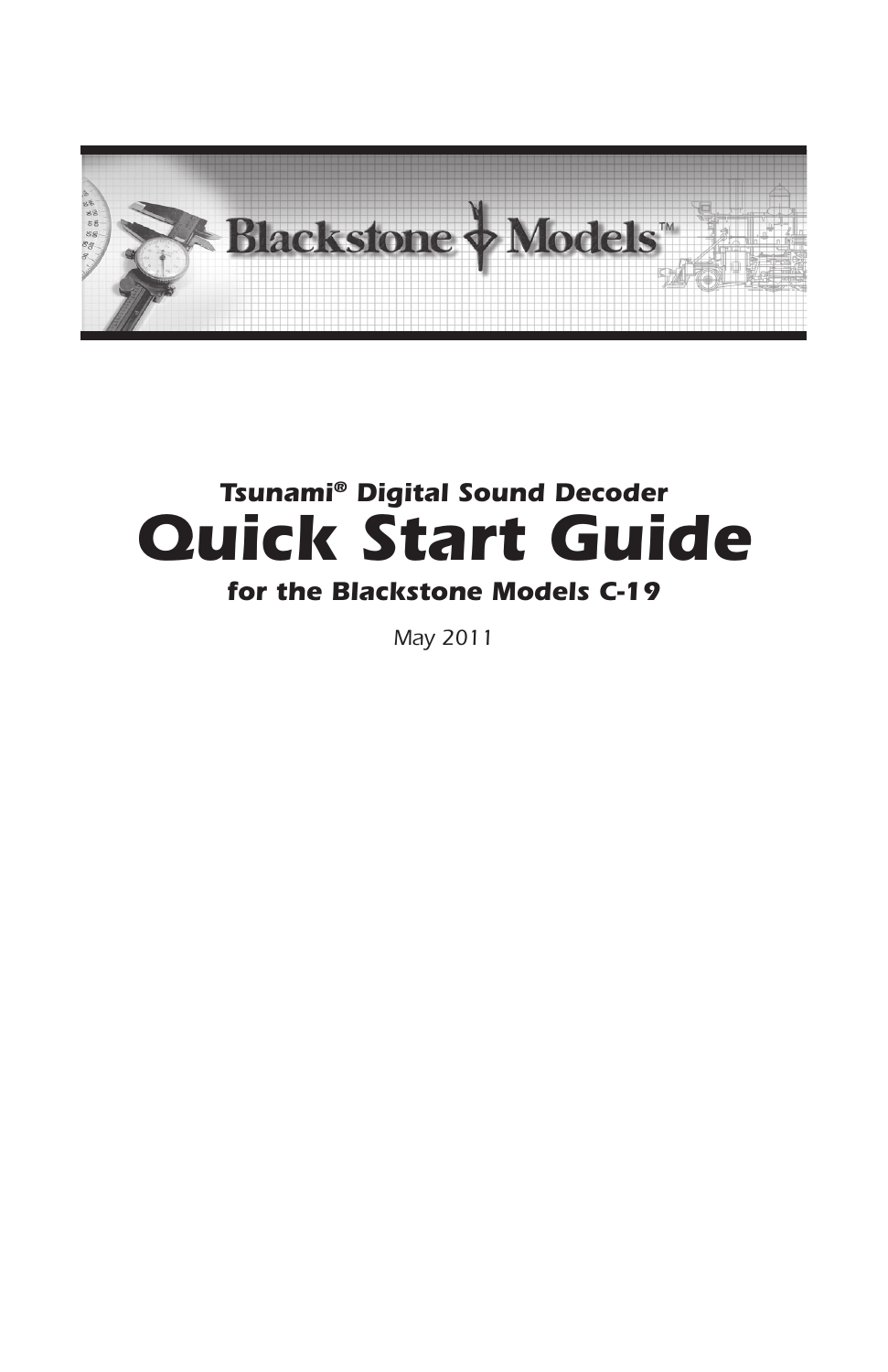#### **Notice**

The information in this document is subject to change without notice.

Neither Blackstone Models or SoundTraxx (Throttle Up!) shall be liable for technical or editorial errors or omissions contained herein; nor for incidental or consequential damages resulting from the furnishing, performance or use of this material.

This document contains information protected by copyright. No part of this document may be photocopied or reproduced in any form without the prior written consent of Throttle Up! Corp.

Product names mentioned herein may be trademarks and/or registered trademarks of their respective companies.

Blackstone Models, SoundTraxx, Tsunami, SoundTraxx DCC, Digital Sound Decoder, Dynamic Digital Exhaust, Auto-Exhaust and Hyperlight are trademarks of Throttle Up! Corp.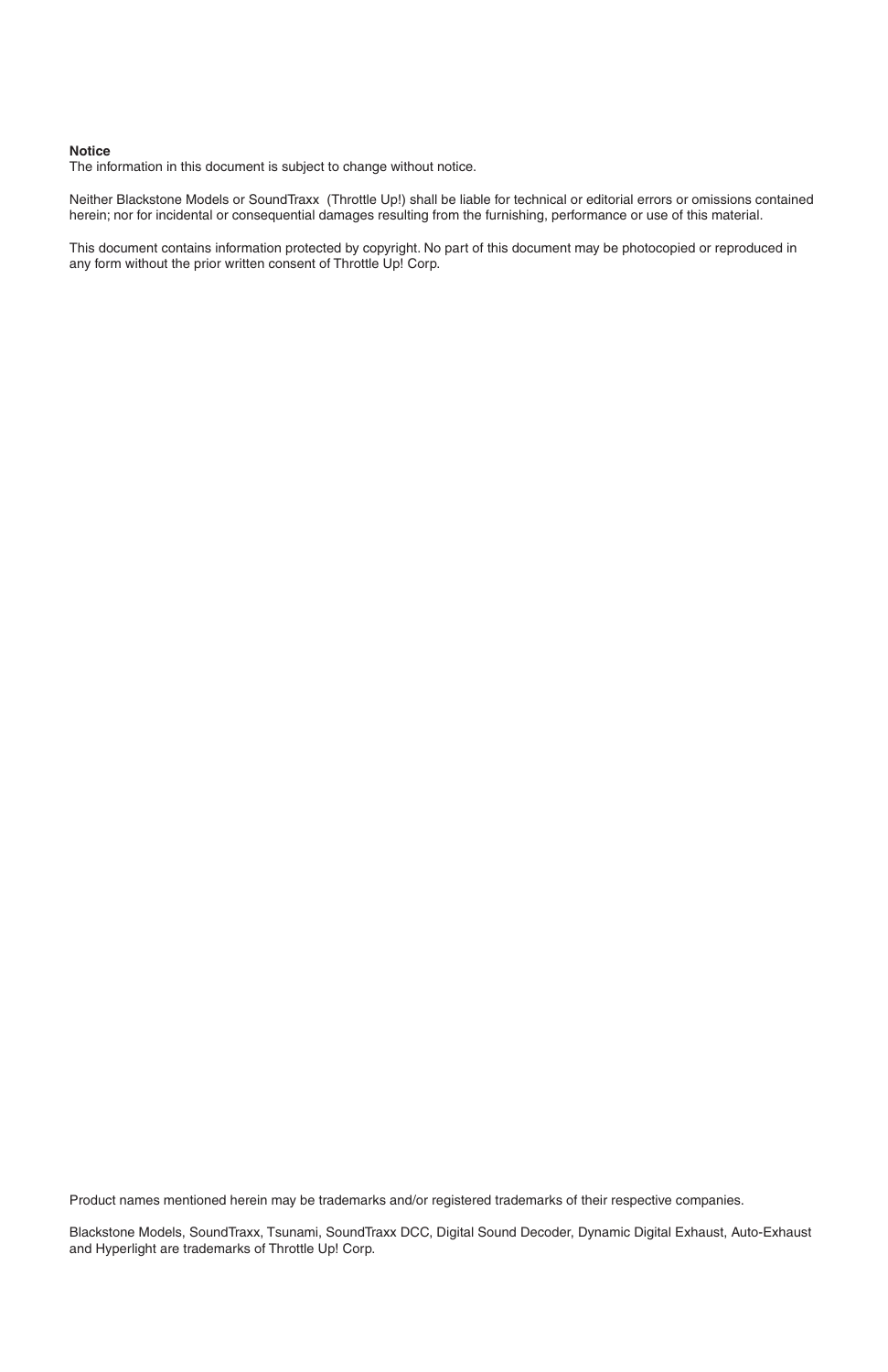## **Table of Contents**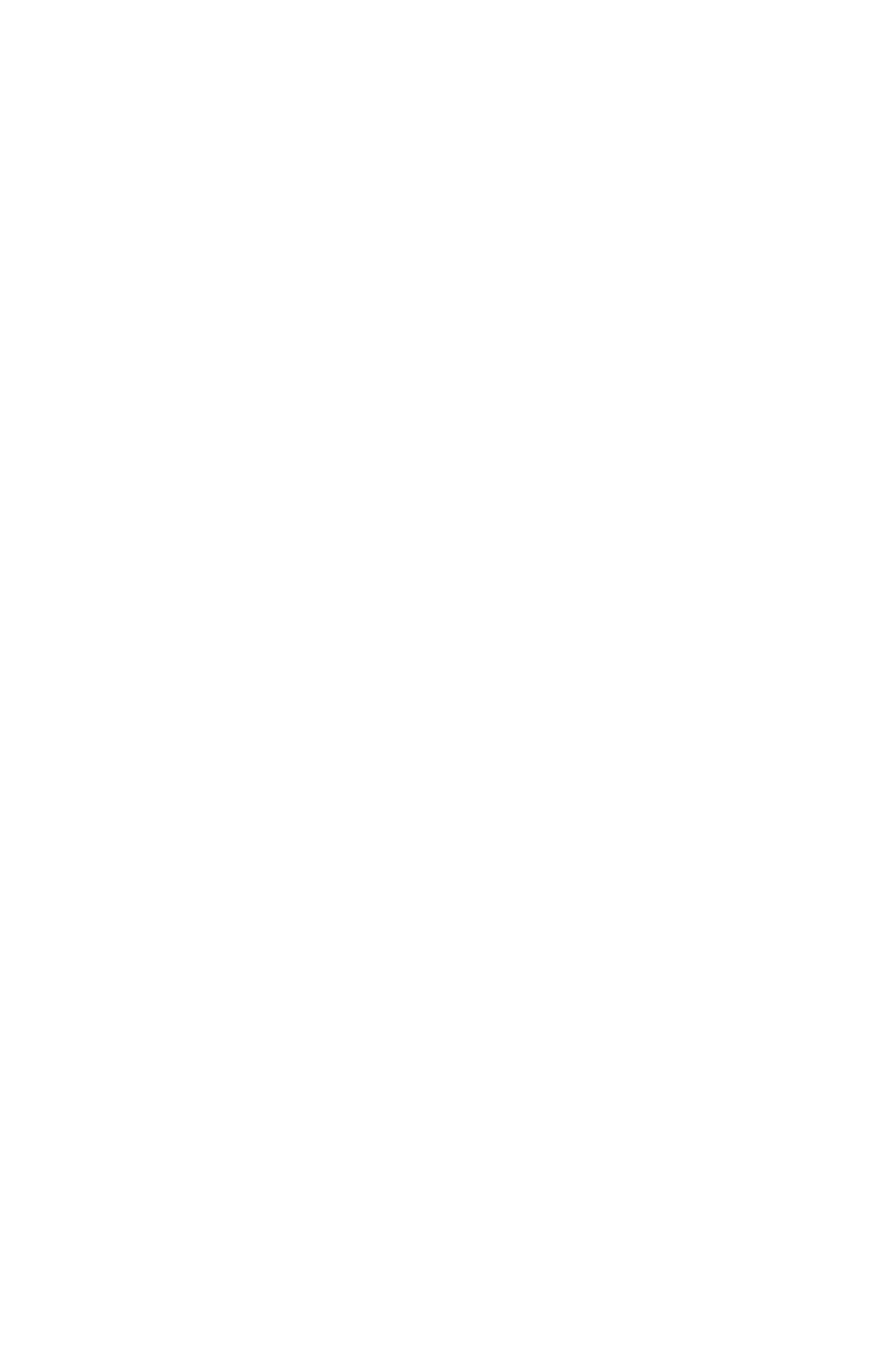# *All Aboard!*

## *Overview*

Congratulations on the purchase of your Blackstone Models C-19 with SoundTraxx® Tsunami® Digital Sound Decoder™ installed. The Tsunami Digital Sound Decoder (DSD) will provide all the pleasures of high quality, digital onboard sound and the benefits of today's DCC (Digital Command Control) technology.

This **Quick Start Guide** supplies essential information needed to get your locomotive up and running as soon as possible. Detailed information regarding the use and programming of the Tsunami sound system may be found in the **Tsunami User's Guide** and **Tsunami Technical Reference**  which are provided in electronic form on the CD packaged with your locomotive.

If you are new to SoundTraxx Digital Sound Decoders, you should start with the **User's Guide** which will walk you through the various aspects of programming your Tsunami decoder, as well as some tips on troubleshooting. For the power user, the Tsunami **Technical Reference** will provide a list of all the CVs available for use with Tsunami decoders and their exact function and make-up for those who wish to have a complete reference for advanced programming techniques. Please note that you need to have Adobe® Acrobat Reader installed on your computer to open and print these files. This is available as a free download from www.adobe.com.

Manual updates, Technical Bulletins and Application Notes covering various topics are also published from time to time, and these may be downloaded free of charge from our website at www.soundtraxx.com.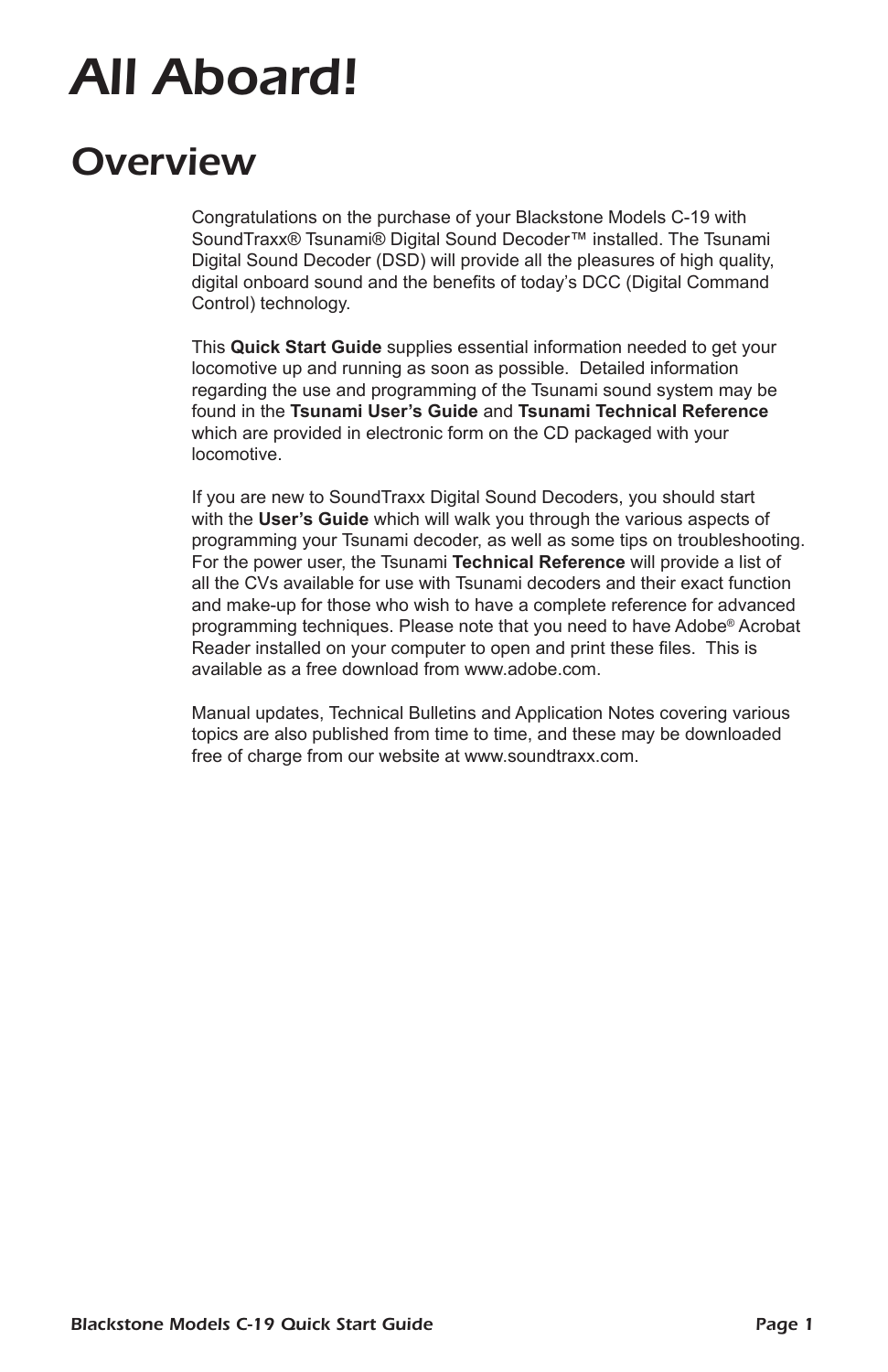## *All Aboard!*

## *Features and Specifications*

Tsunami Digital Sound Decoders have a great number of features designed to enhance your operating experience. Some features may require a little explanation.

#### **Tsunami Features**

Tsunami Digital Sound Decoders have been designed with a powerful Digital Signal Processor (DSP), which allows us to provide more features and better sound quality than in previous designs. Some of the unique features include:

#### **Sound Features**

There are many sound effects (up to 22 sound effects!) and the ability to adjust the sounds to suit your ear make the system truly customizable. You can even adjust the volume of each sound effect individually with your own built-in mixer!

The short whistle feature will allow the user to more easily incorporate signaling practices into their operations. There is also the option of replacing the short whistle function with an alternate whistle for the occasional engine which carried two whistles.

For those with limited function keys, you may wish to enable the automatic signal feature, which will activate Stop, Forward, Reverse and Grade Crossing whistle signals automatically in response to train motion.

#### **Throttle Features**

Tsunami Digital Sound Decoders have advanced throttle features as part of our Hyperdrive™ system. These features allow you to better control your locomotive speed under varying conditions.

#### **Lighting Features**

In addition to controlling the headlight and backup light, our Dyno-Light feature provides the missing element in the operation of the Dynamo, or steam generator. This mimics the effect of the gradual increase in lumens as the generator spools up and supplies power to the headlight.

### **Tsunami Specifications**

#### **Decoder Specifications**

- Supports extended address mode for assigning any locomotive number up to 9,999.
- Supports advanced consist addressing.
- Supports 'Operation Mode Programming', allowing CVs to be changed on the mainline without using a programming track.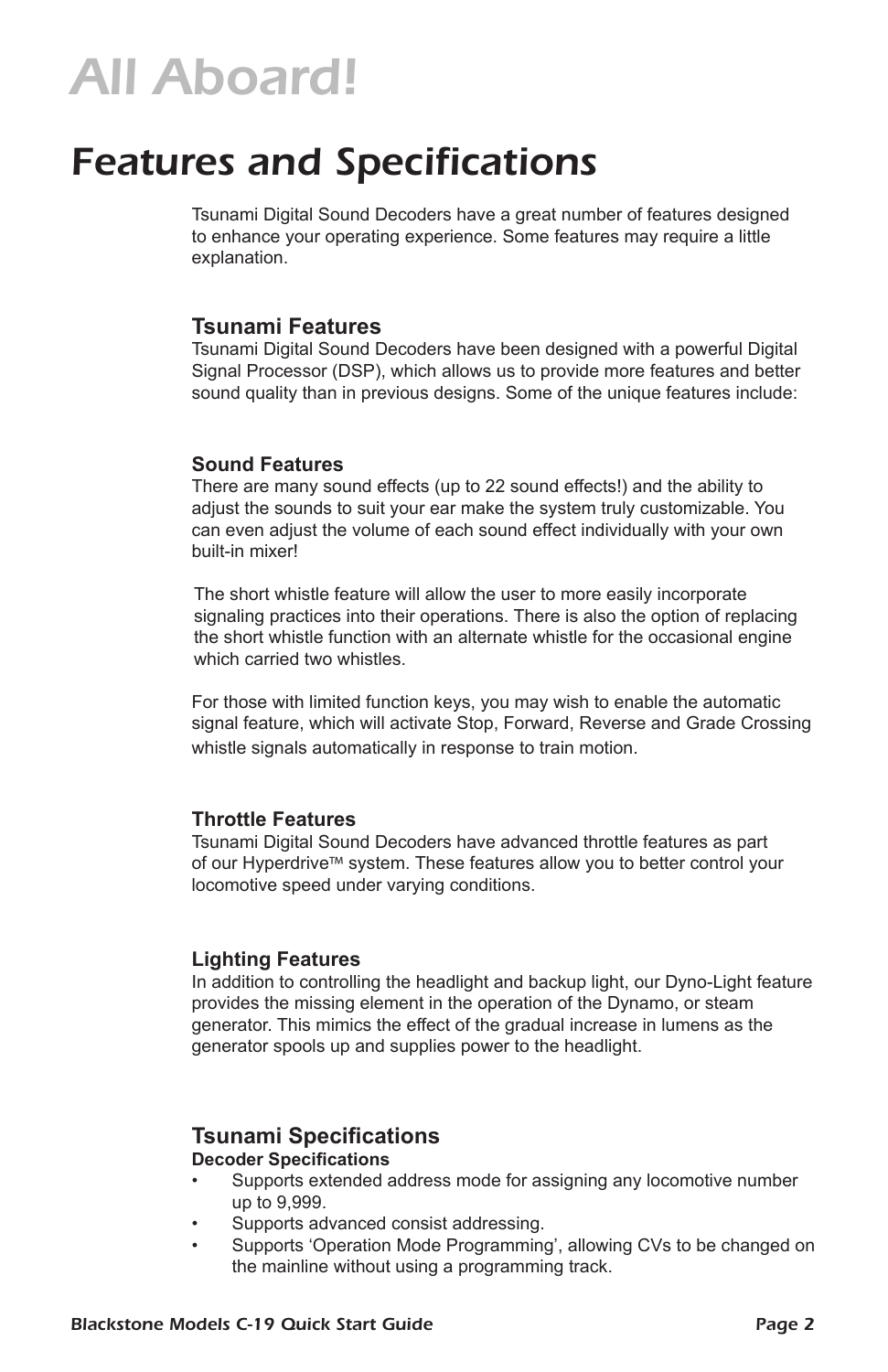## *All Aboard!*

#### **Throttle Specifications**

- Supports 14, 28 and 128 speed step modes.
- Programmable acceleration, deceleration and starting voltage for prototypical starting and stopping.
- Use of standard and alternate speed tables.
- Load Compensation
- Silent High Frequency Motor Drive

#### **Lighting Specifications**

- Two function outputs for headlight and backup light
- Supports "Rule 17" operation or automatic direction control
- Three built-in lighting effects:

*Simple On/Off Lamp Dimmable light Dyno-Light*

#### **Sound Specifications**

- Adjustable Volume Controls for all sound effects
- 1-Watt Audio Amplifier

#### **Steam Sound Effects**

- Synchronized Exhaust Chuff Bell
- 
- Airpump Dynamo
- 
- Brake Release Side Rod Clank
- 
- 
- 
- Coupler Clank
- 
- Whistle **•** Short Whistle
	-
- Water Stop **•** Brake Squeal
	-
- Snifter Valve  **Johnson Bar/Power Reverser** 
	-
- Firebox Blower Cylinder Blowdown (Hiss) • Boiler Pop Valve • Fireman Fred's tool box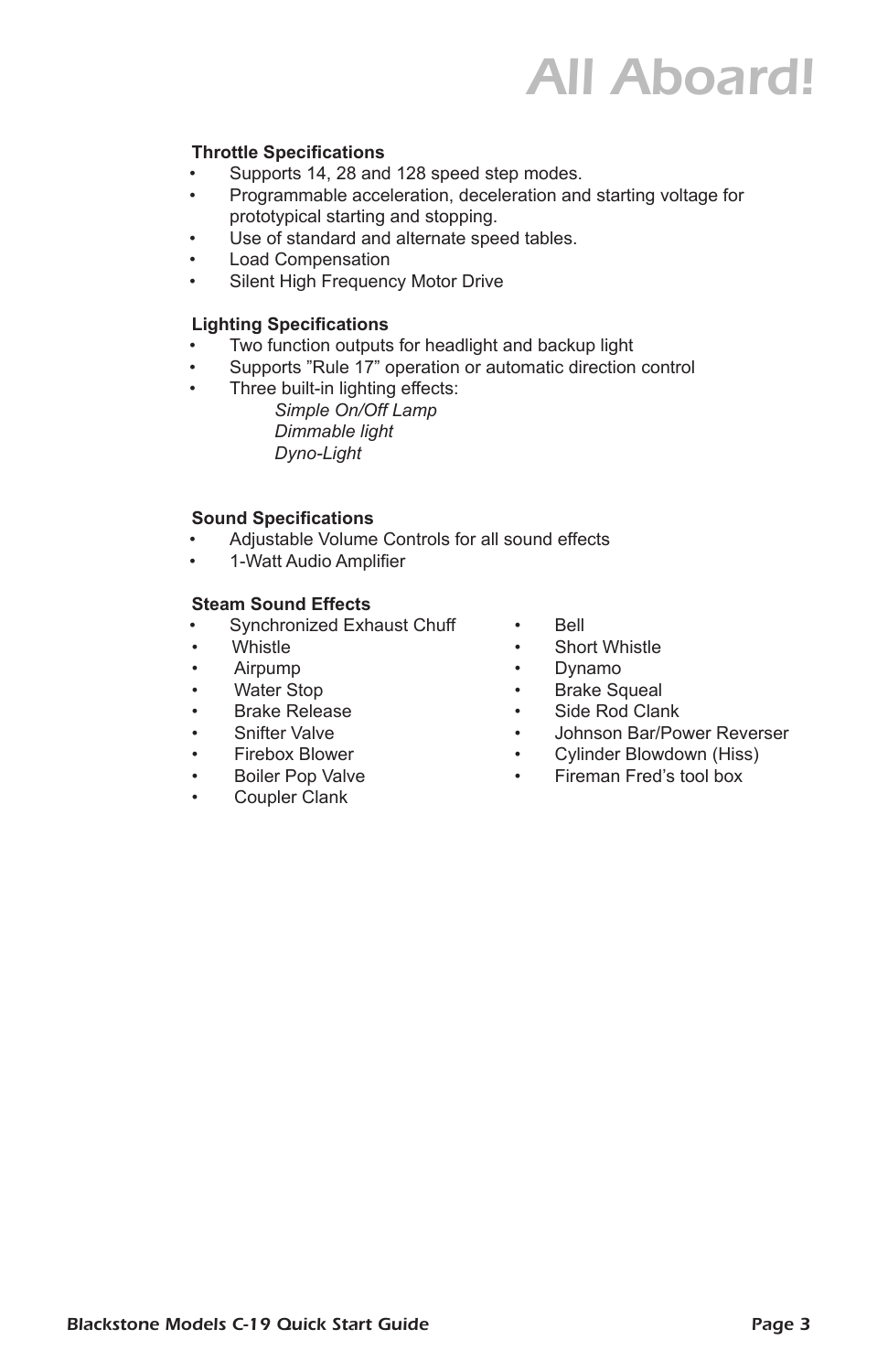## *Let's Get Started!*

The Tsunami Digital Sound Decoder has been installed with all the CVs programmed so you can begin using your locomotive immediately without having to worry about what adjustments to make. The decoder is set to operate using either a 12 volt DC power pack or NMRA-compatible DCC command station.

### **Operating with DCC**

Each model has its address set to match the road number of the locomotive with the exception of unlettered versions which are set to address 3.

Since these decoders have two rather than four lighting outputs, we have made some changes to the standard function assignments so that those using command stations with limited functions keys can access some additional sound functions. The table below shows the function assignments as well as the default function assignments for after-market Tsunami decoders. Function Assignments are as follows:

| <b>C-19 Tsunami Function Assignments</b> |                             |                             |  |
|------------------------------------------|-----------------------------|-----------------------------|--|
| <b>Function Key</b>                      | <b>Default Effect</b>       | <b>After-Market Tsunami</b> |  |
| F <sub>0</sub>                           | Headlight                   | Headlight                   |  |
| F <sub>1</sub>                           | Bell                        | Bell                        |  |
| F <sub>2</sub>                           | Whistle                     | Whistle                     |  |
| F <sub>3</sub>                           | <b>Short Whistle</b>        | <b>Short Whistle</b>        |  |
| F <sub>4</sub>                           | Cylinder Blowdown (Hiss)    | Cylinder Blowdown (Hiss)    |  |
| F <sub>5</sub>                           | <b>Water Stop</b>           | <b>FX5 Output</b>           |  |
| F <sub>6</sub>                           | Coupler                     | FX6 Output                  |  |
| F <sub>7</sub>                           | Dimmer                      | Dimmer                      |  |
| F <sub>8</sub>                           | Mute                        | Mute                        |  |
| F <sub>9</sub>                           | Unassigned                  | <b>Water Stop</b>           |  |
| F <sub>10</sub>                          | Unassigned                  | Injectors                   |  |
| F11                                      | <b>Brake Squeal/Release</b> | <b>Brake Squeal/Release</b> |  |
| F12                                      | Injectors                   | Coupler                     |  |

This will help you to match the function assignments if you have other Tsunami decoders on your layout. The **User's Guide** located on the CD will give you all the information you need to adjust your decoder to suit your taste. Also you can easily restore the function mapping to the same as your other Tsunami decoders by restoring the settings in CV 30 and CVs 44-46 to the default values listed in the **Technical Reference.**

For now, simply set your controller to the appropriate address, place the locomotive on the mainline and away you go!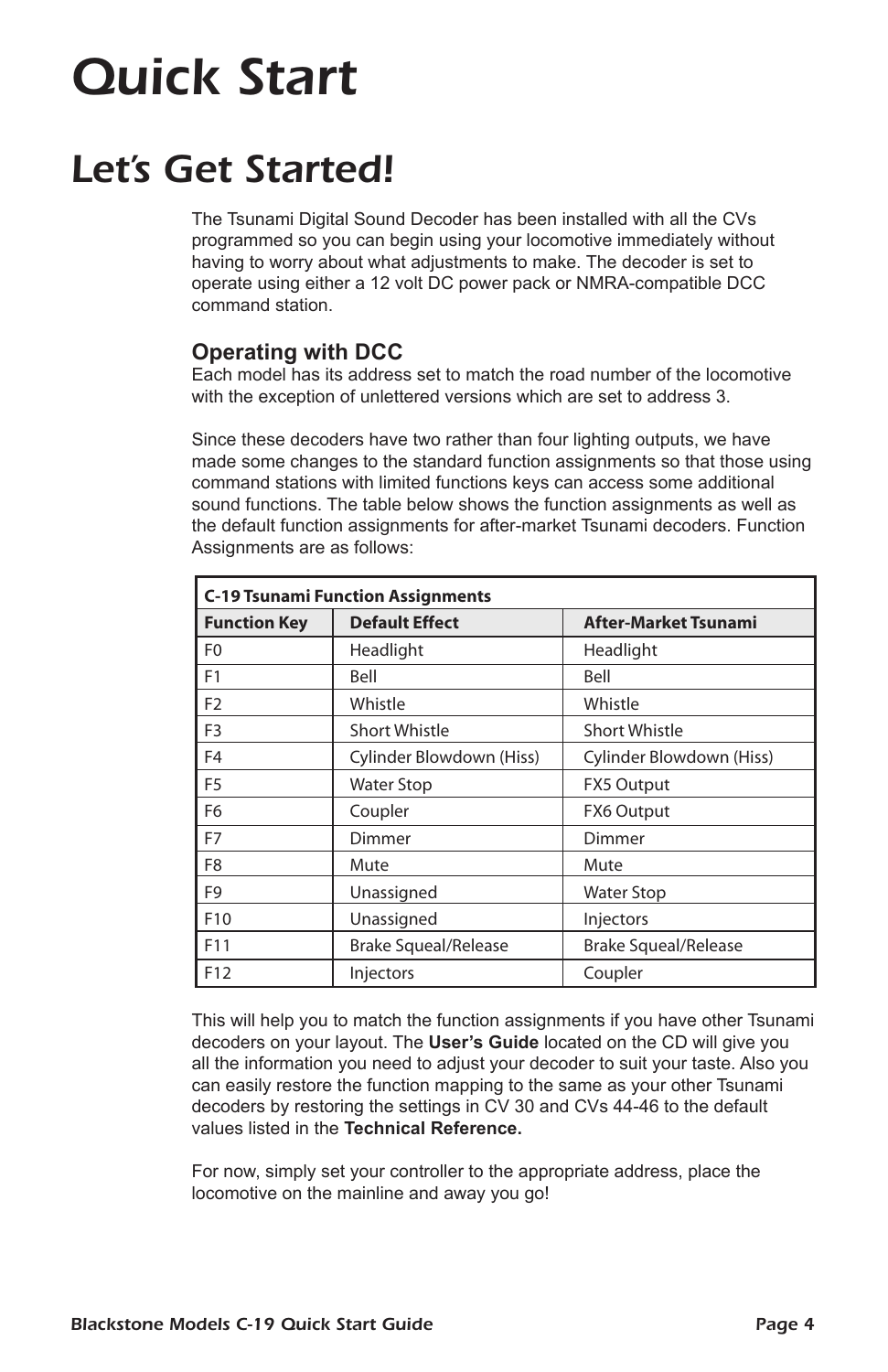## *Programming and Reading CVs*

Certain command stations also allow you to read a CV during Service Mode Programming, which is useful to verify its current setting. If you have trouble reading or verifying CVs, the problem may be due to the design of your command station and not the sound decoder itself. Tsunami and all other decoders communicate back to the command station using what's called an acknowledgment pulse, which is defined in NMRA RP-9.2.3 as "an increased load on the programming track of at least 60mA for at least 5ms." Like most decoders, Tsunami generates the acknowledgment pulse by momentarily applying power to the motor.

If your sound decoder is otherwise working properly (i.e., responds properly on the mainline to speed and direction commands) but your command station is having troubles reading CV data from the decoder, it may be due to incompatibilities between the electrical requirements of the Tsunami (which are different from conventional decoders due to the added audio circuitry) and the electrical characteristics of your programming track. In such an event, you will need to use a Programming Track Booster, such as SoundTraxx PTB-100 (P.N. 829002). The PTB-100 amplifies the programming track signals to levels that work best with Tsunami. It is easy to install (see below) and inexpensive. An advantage to using the PTB-100 is that it also provides short circuit detection and some helpful diagnostics. It works well for all other SoundTraxx decoders, too.



*General Wiring Diagram for the SoundTraxx PTB-100*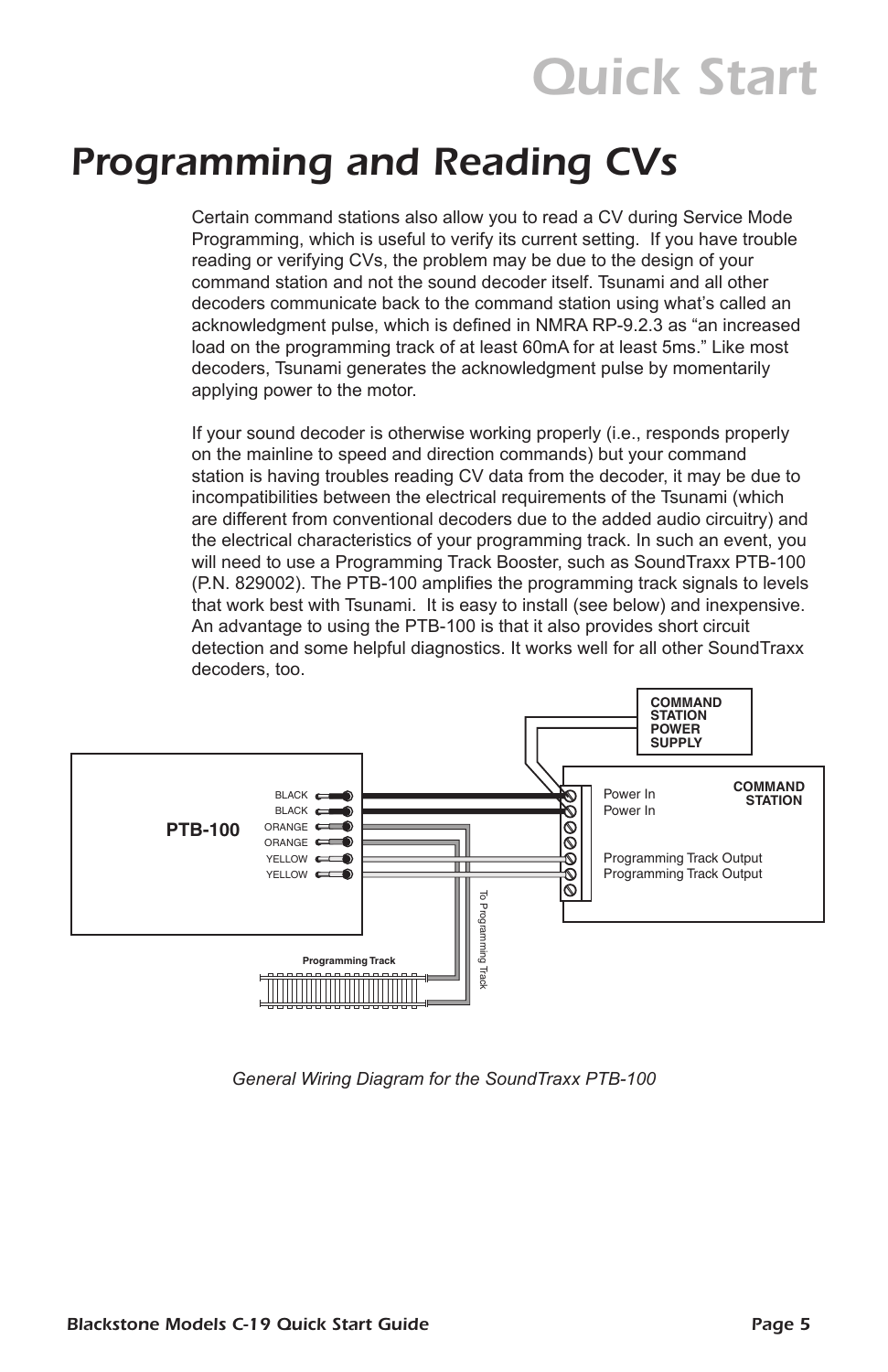### *Operating in Analog Mode Using a DC Power Pack*

Your Tsunami-equipped Blackstone Models Locomotive will also work using a conventional (DC) power pack. When analog mode is enabled, you may control your locomotive using an ordinary power-pack though operation will be a bit different than when running non-decoder equipped locomotives.

With the power pack's throttle set to zero, Tsunami will be silent as it has no power. The throttle must be turned up to around 5 volts or so to provide sufficient voltage to power up Tsunami's internal circuitry. At this point, you will begin to hear the background sounds such as the blower and airpump start.

Increasing the throttle further to around 7.5 volts or so will set the locomotive in motion, increasing speed as the throttle is increased. Note that the direction can only be changed when the locomotive is stopped.

When operating in analog mode, be careful not to exceed Tsunami's input voltage rating of 27 volts. When your track voltage exceeds 21 volts, Tsunami will automatically shut off the sound and motor and flash the front and rear lights: back down on the throttle immediately.

**Important:** Tsunami will work best in analog mode when using a high quality, electronically regulated power pack, preferably one that supplies smooth, filtered DC power. Older rheostat style power packs and pulse power packs will result in erratic and unreliable operation and should not be used with the Tsunami sound decoder. If your power pack provides a 'Pulse' power switch, leave it in the 'Off' position.

To run the locomotive on DC power, simply put it on the track and begin to raise the voltage. The sound module is sensitive to changes in track power. For example, whistle signals happen automatically as you increase the voltage. Refer to the full Tsunami documentation (available on the CD included with your model) for a complete explanation of DC operation and programming features.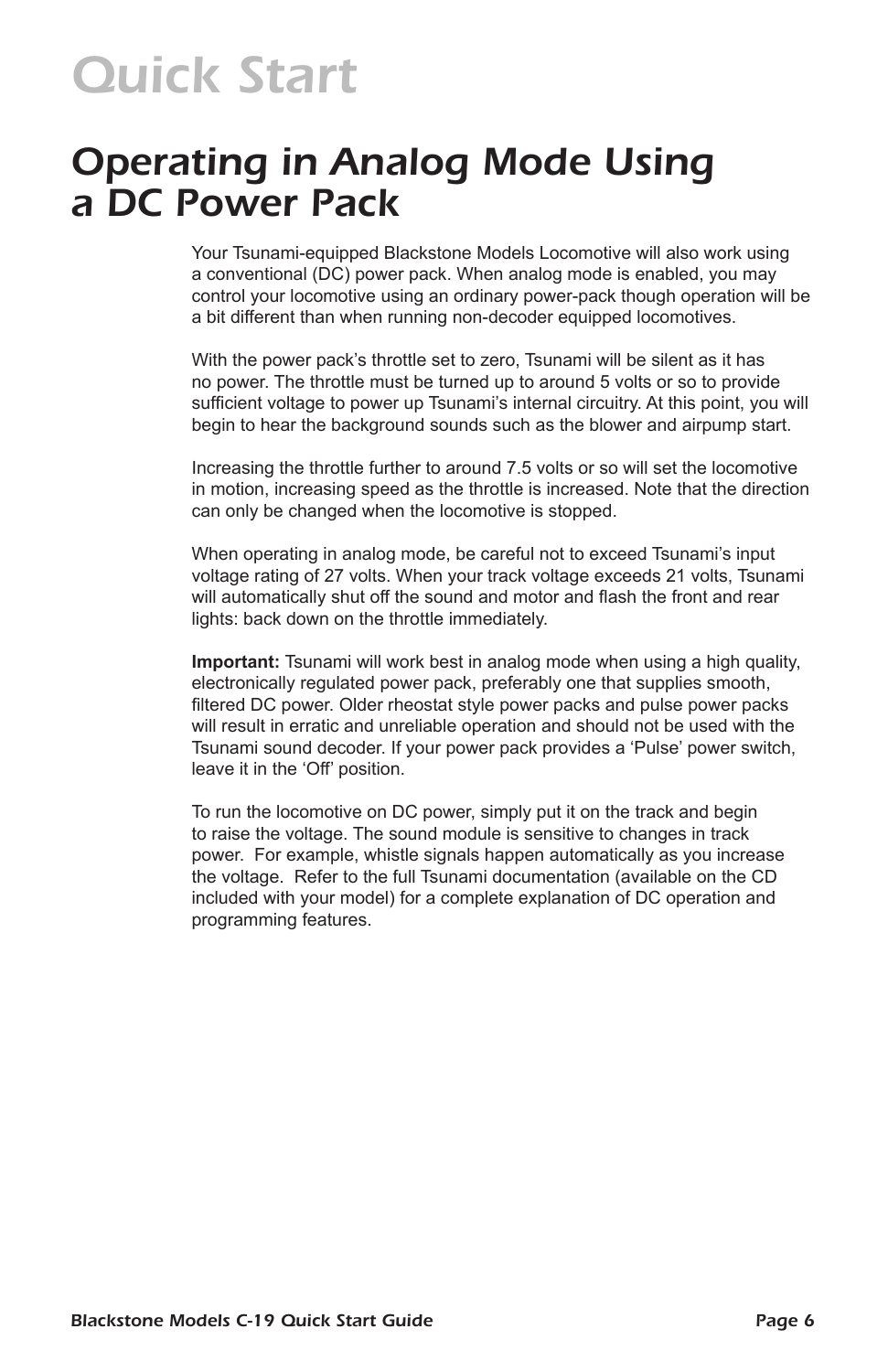#### **Automatic Sound Configuration Register**

CV 197 selects which automatic sound functions are enabled when the decoder is operating in analog or DC mode. This has been preset to have the Automatic Whistle Signals activated so that whenever the locomotive is stopped or started, Tsunami will produce the correct whistle signal appropriate for the direction of travel:

One Short Toot = Stop Two Medium Toots = Forward Three Short Toots = Reverse

There are an additional four sound features that can be programmed for automatic operation using a DCC system:

*Automatic Grade Crossing Signal* - When enabled, Tsunami will play a grade crossing signal (two long whistle blasts followed by a short and another long) triggered by a sudden upward spike in the throttle.

*Automatic Bell* - With this feature activated, Tsunami will turn the bell on and off at preset speed points such as might occur when passing through a yard or station platform.

*Automatic Steam Release* - If turned on, this feature will cause a short steam release to sound whenever Tsunami is brought to a stop.

*Automatic Brake Squeal* - The brake squeal can be activated by slowing the train down by a predetermined amount.

Additional information about automatic sound functions can be found in the **User's Guide.**

### **About the Whistles**

The Tsunami Digital Sound Decoder installed in your C-19 has multiple whistles to choose from. If you have a DCC system, you have the option of selecting something other than the default whistle. The following table lists the available whistles, selectable by programming CV 115.

| CV 115         | Whistle*             |
|----------------|----------------------|
| $\mathbf{0}$   | D&RG Single Chime    |
|                | <b>D&amp;RGW 463</b> |
| $\overline{2}$ | D&RGW 3-Chime        |
| 3              | <b>D&amp;RGW 488</b> |
| $\overline{4}$ | <b>D&amp;RGW 489</b> |
| 5              | <b>D&amp;RGW 497</b> |
| 6              | ET&WNC "Tweetsie"    |
|                | Peanut               |

\*Default whistle will vary with road number.